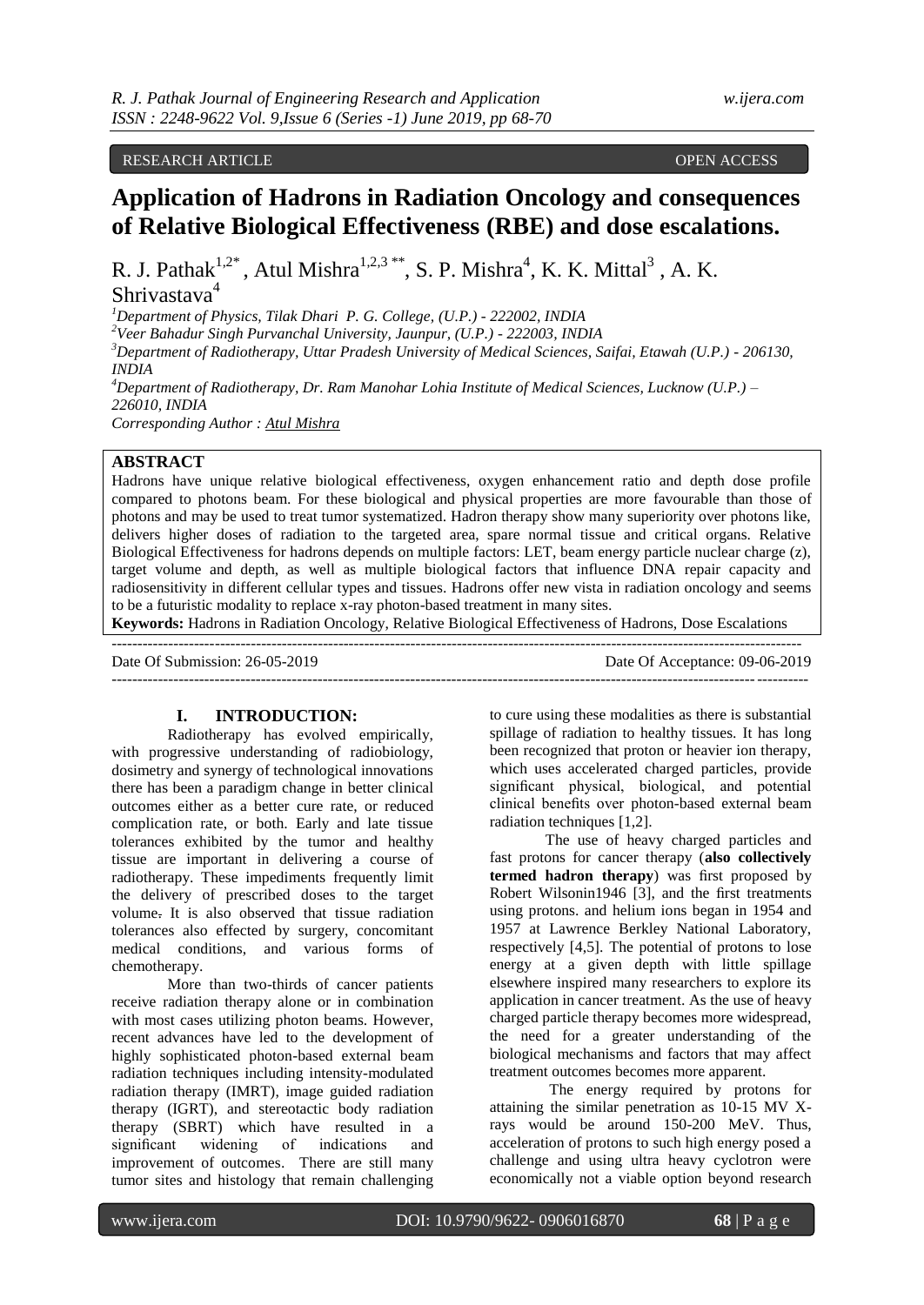centers. The future face of ever evolving modernday anti-cancer therapy based on charged particles like protons could potentially involve using laser accelerators. The laser-based acceleration is thus explored vigorously for use in medical centers. A new study by radiation oncologists at Mayo Clinic comparing the world's literature on outcomes of proton beam therapy in the treatment of a variety of advanced head and neck cancers of the skull base compared to IMRT has found that proton beam therapy significantly improved disease-free survival and tumor control when compared to IMRT.

## **Mechanisms of Relative Superiority of Hadrons**

Introduction of hadrons into radiation therapy aims at improving the physical selectivity of the irradiation (e.g. proton beams), or the radiobiological differential effect (e.g. fast neutrons), or both (e.g. heavy-ion beams). Each of these new therapy modalities requires several types of information before prescribing safely the doses to patients, as well as for recording and reporting the treatments. Proton therapy delivers higher doses of radiation to the targeted area, spares healthy tissue and avoids critical structures. Minimizing the entrance dose of radiation before it reaches the tumor; eliminate the exit dose of radiation past the tumor; and Sparing normal tissue, organs and previously irradiated tissue. Thus, theoretically protons offer new vista in radiation oncology and seems to be a futuristic modality to replace x-ray photon-based treatment in many sites. For the same dose to the target volume, protons deliver a lower physical dose to the uninvolved normal tissues than do high-energy X-rays. Hence, a concept of cobalt equivalent dose is being prescribed for understanding the dosimetric and RBE aspect of the planning.

There is very little difference in tissue response per unit dose between protons of therapeutic energies as compared with high-energy X-rays, so that the only relevant differences are physical.

#### **RBE-LinearEnergyTransfer (LET) Relationship**

Linear energy transfer (LET) may be expressed as linear intensity of energy released on a microscopic scale in the medium which is independent of volumetric dose. Increasing LET, is experienced in proton therapy which occurs mostly within Bragg Peak (BP) regions. The spread-out Bragg Peak (SOBP) is attained by various means by differentially attenuating the proton beam to cover a defined clinical target volume. Thus, mixing BP and non-BP regions the target volume is precisely matched for clinical applications. Although LET increases may be relatively modest yet it may always cause increased cellular

radiosensitivities. In higher LET regions there is increased clustering of DNA damage, which is less amenable to repair by cellular enzyme systems, resulting in greater—effectiveness of lethal chromosomal aberrations. Increased radiosensitivities lead to a modification of dose required to achieve the same biological effect, hence improved RBE may be obtained. RBE is of paramount importance since it determines the dose given to the patient in Equivalent-Gy as shown in **Fig-1** [6].



# **Fig: 1- Hadrons more biologically effective than photons: lower dose required to cause same biological effect.**

RBE depends on multiple factors: LET, beam energy particle nuclear charge (z), target volume and depth, as well as multiple biological factors that influence DNA repair capacity and radiosensitivity in different cellular types and tissues. For protons, the RBE values range between smaller limits (about 1.0 to 1.2). A clinical benefit can thus not be expected from RBE differences. However, the proton RBE problem cannot be ignored since dose differences of about 5% can be detected clinically in some cases. The accepted RBE for Carbon-ions used in clinical RT is generally estimated to be 2.5 to 3, however, values as high as 5 have been reported [7]. For fast neutrons, the RBE varies within wide limits (about 2 to 5) depending on the neutron energy spectrum, dose, and biological system. The situation is most complex with heavy ions since RBE variations are at least as large as for fast neutrons, as a function of particle type and energy, dose and biological system. The RBE of a given type of radiation will vary with particle type and energy, dose, dose per fraction, degree of oxygenation, cell or tissue type, biological end point, etc. [8]. The determination of RBE is most complex with heavy ions of SOBP for clinical situations, **Fig-2** [9].